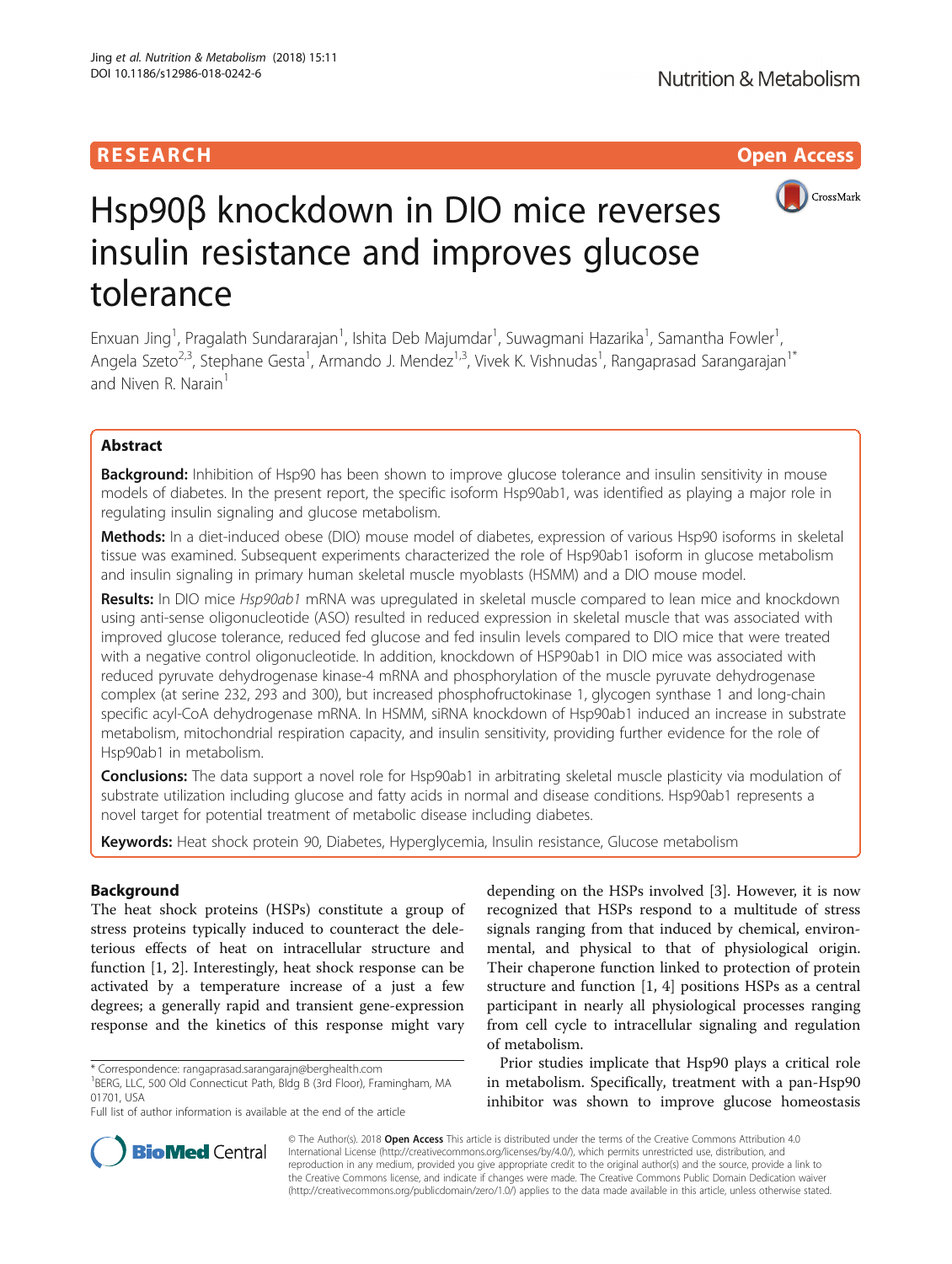and insulin sensitivity in db/db and diet-induced obese (DIO) mouse models of diabetes, respectively [\[5](#page-8-0)]. However, the Hsp90 family consists of multiple isoforms including Hsp90aa1, Hsp90ab1, Hsp90B1, and TRAP1 that are ATP dependent chaperone proteins [\[6](#page-9-0)–[8](#page-9-0)]. The more extensively studied Hsp90 isoform, Hsp90aa1, is a major cancer target that has been shown to be upregulated and involved in chaperoning multiple proteins including important proliferative signaling and mitochondrial membrane proteins [[9, 10](#page-9-0)]. In contrast, less is known about Hsp90ab1, but it has been reported to be constitutively expressed at low levels [[9, 11](#page-9-0)]. Thus, given that isoform specific differences in expression and function exist [[9](#page-9-0), [10](#page-9-0)], the present study sought to determine if the regulation of Hsp90 on metabolism is isoform specific. The findings presented in this study show that the HSP90ab1 isoform is upregulated in skeletal muscle of DIO mice. Furthermore, isoform specific knockdown of HSP90ab1 by treatment with antisense oligonucleotide (ASO) improved glucose tolerance and was associated with alterations in expression and activity of key metabolic pathway molecules in skeletal muscle of DIO mice. Furthermore, in in vitro studies using primary human skeletal muscle myotubes (HSMM) siRNA knockdown of HSP90ab1 was associated with significant improvement in substrate metabolism, insulin sensitivity and glucose homeostasis. In addition, knockdown of Hsp90ab1 does not affect the expression of proteins within the canonical Hsp90 pathway that includes HSF-1, Hsp47, TRAF1 and Hsp70. Together, these data demonstrate that Hsp90ab1 is a key regulator of skeletal muscle metabolism and represents a viable therapeutic target for management of insulin resistance and metabolic disease.

#### Methods

## Animals

Male C57BL/6 J mice were obtained from Jackson Laboratories (Bar Harbor, ME) and housed 4-5 per cage at 22 °C on a 12:12 h day-night cycle. At 6 weeks of age mice were fed a high-fat diet (Research Diets Cat #: D12492; 60% kcal fat, 20% kcal protein, and 20% kcal carbohydrate). At 8 weeks of age animals received and continued a high fat diet during the entire study period. Lean control mice were also obtained and fed a standard diet (10% kcal fat). Mice were acclimated to the local facility for 1 week before treatment. Antisense oligonucleotides (ASOs) were administered at 10 μg/kg intraperitoneally (i.p.) twice a week for 4 weeks. The procedures for the care and use of experimental animals followed the protocols and regulations set forth by the Animal Care and Use Committee of the University of Miami.

## Cell culture

Primary human skeletal muscle myoblasts (HSMM) were purchased from Promocell and maintained in ready to use Promocell Growth Media (Promocell, c-23,060) at 37 °C in a 5%  $CO<sub>2</sub>$  incubator. Myoblasts were differentiated on petri dishes with differentiation media containing 2% horse serum (Invitrogen, Carlsbad, CA) and grown for 6 days before experiments. Differentiated HSMM were transiently transfected with scrambled control and siRNA targeting human Hsp90ab1 for 48 h using Transit TKO siRNA transfection reagent (Mirus Bio, Madison, WI) according to manufacturer's recommendations. Knockdown was confirmed using quantitative real time PCR and Western blot.

## Quantitative real time polymerase chain reaction (qRT-PCR)

RNA was extracted using RNeasy (QIAGEN). The cDNA was synthesized using 1 μg total RNA using the All Advantage RT-PCR kit. Five microliters of cDNA was used for quantitative PCR using Sybrgreen master mix (Applied Biosystems) on a Biorad thermal cycler. DeltaCt (dCt) values determined after normalization against either 18S ribosomal RNA or cyclophilin A. The dCt values were calculated using absolute Ct values of the normalizer subtracted by Ct values of target genes. Final values were calculated using 2 exponential to the −dCt. Each condition was performed in triplicate.

#### SDS-PAGE and western blot

Cell lysates were fractionated by 10% SDS-PAGE then transferred to PVDF membranes (Invitrogen). After blocking for 1 h at room temperature, the membranes were incubated overnight at 4 °C in primary antibody. The membranes were incubated with 1:2000–1:10,000 secondary antibodies conjugated with HRP for 1 h at room temperature after washing 3 times for 10 min each. Signals were detected using the Pierce ECL (ThermoFisher) chemiluminescence system and visualized by autoradiography.

#### Enzyme-linked Immunosorbent assay (ELISA)

Following knockdown of Hsp90ab1, cells were serumstarved for 3 h in serum-free basal media (Promocell, Germany) containing 0.2% BSA prior to stimulation with insulin for 5 min, washed with cold PBS, then lysed with cell lysis buffer provided in the Instant One ELISA kit (eBioscience). Protein concentration was determined using a BCA assay (Thermo Fisher). ELISA for p-Akt and Akt was performed using Instant One ELISA kit. Results are expressed as p-Akt:Akt ratio for each condition.

## Fatty acid oxidation (FAO) assay, bioenergetics profiling and glycostress assays

Cellular oxygen consumption rate (OCR) was measured using a Seahorse Bioscience XF96 flux analyzer. Myoblasts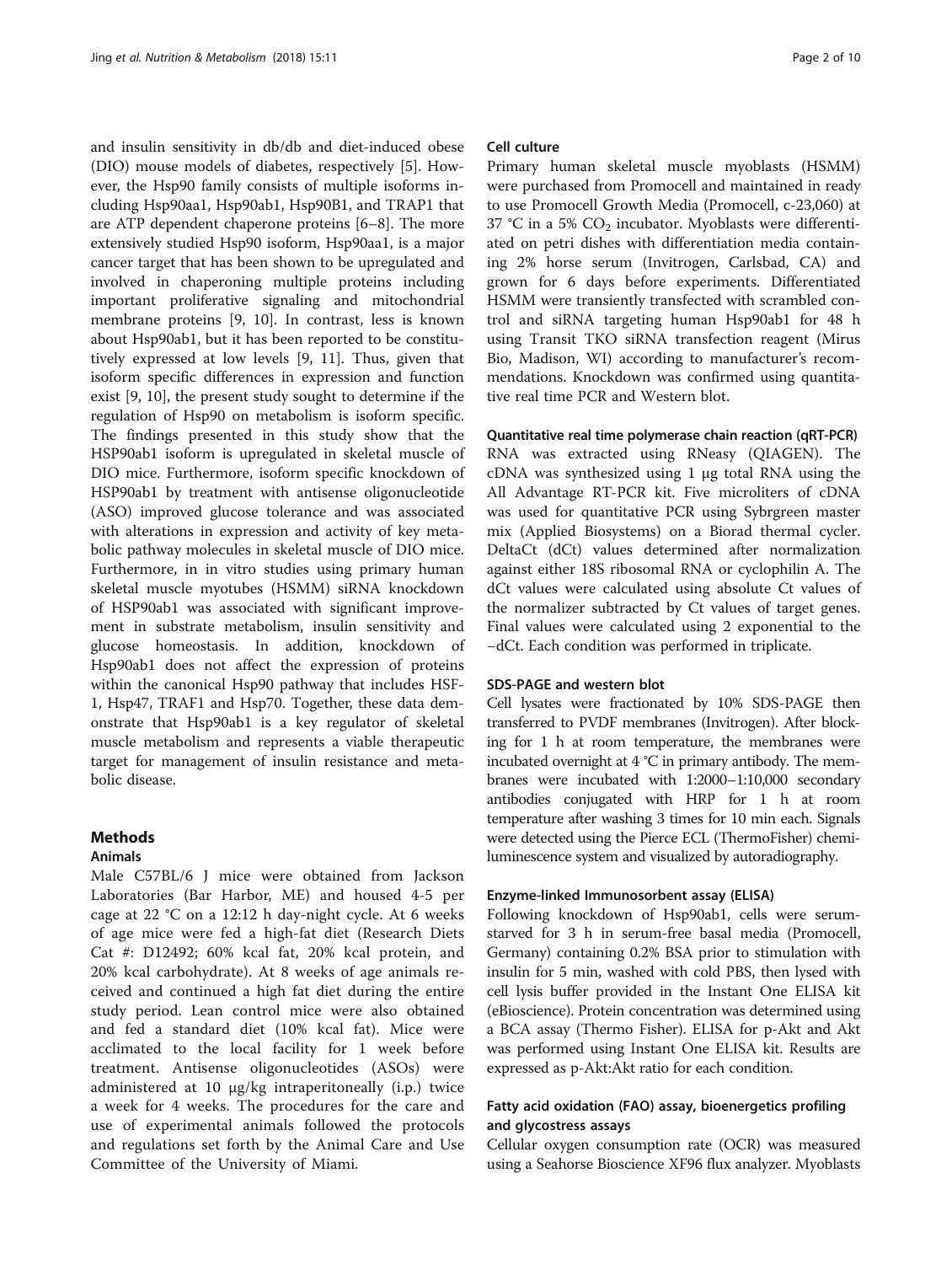seeded at 10,000 cells/well were grown up to 80% confluence before being differentiated with 2% Horse media for 4 days. The cells were then transfected with either scrambled control or Hsp90AB1 siRNA in differentiation media for 48 h prior to analysis. Replicates (3-6) were performed for each experimental condition. For OCR experiments that used palmitate, KHB buffer containing L-carnitine (final concentration 500  $\mu$ mol/L) (pH 7.4) was added to each well and measurements were performed every 3 min with 2 min inter-measurement mixing. BSA-conjugated palmitate (final concentration 400 μmol/L), CCCP (final concentration 1 μmol/L) and etomoxir (final concentration 50 μmol/L) were injected sequentially. For glycostress experiments, glucose was used as a substrate with sodium carbonate and glucose/pyruvate-free DMEM. Glucose, Oligomycin and 2-DG were injected sequentially at final concentrations of (25 mmol/L, 2 μmol/L and 50 mmol/L respectively) extracellular acidification rate (ECAR) was recorded.

## Intraperitoneal glucose tolerance test (IPGTT)

Glucose tolerance test was performed after a 6 h fast in the morning. Initial fasting blood glucose levels were determined followed by intraperitoneal (i.p.) injection of 20% dextrose solution (1.5 g/kg body weight). Blood glucose levels were measured from the tail vein at 15, 30, 60, 90, and 120 min after glucose injection. During the IPGTT experiments, different groups were performed in parallel in the same assay.

#### Measurements of glucose, insulin and glycogen

Blood glucose levels were measured using an Accu-chek Advantage glucometer (Roche Diagnostics, Indianapolis, IN). Insulin was measured weekly using serum obtained from the tail vein using an insulin ELISA assay kit (Rat/ mouse insulin assay kit, Mercordia, Winston-Salem, NC). Body weight and fed blood glucose levels were measured twice weekly, and fed insulin was measured weekly. Glycogen levels were assessed using an ELISA kit (BioVision, San Francisco, CA).

#### Data analysis

GraphPad Prism was used for calculations of area under the curve (AUC) and for statistical analysis. For comparisons between two groups Student's t-test were performed. For time-course IPGTT studies repeated measures ANOVA were performed. A  $p$ -value < 0.05 was deemed significant.

### Results

## Diet-induced obesity induces Hsp isoform specific alterations in skeletal muscle

The expression of various isoforms of Hsp90 was examined to determine if Hsp regulation of metabolism is

isoform specific. In these studies mRNA expression of Hsp90ab1, Hsp90aa1, Hsp90b1, and TRAP1 were assessed from skeletal muscles of mice fed a high fat diet (diet-induced obesity, DIO) and compared to lean counterparts. In DIO mice Hsp90ab1 was significantly upregulated, while  $Hsp90aa1$  was downregulated (Fig. [1a](#page-3-0)-p< 0.05). There were no significant changes in Hsp90b1 and TRAP1 mRNA expression in DIO compared to lean mice (Fig. [1c](#page-3-0) [and d\)](#page-3-0). Hsp90aa1 (HSP90α) is known to be inducible, while HSP90ab1 (HSP90β) is traditionally thought to be constitutive [\[8](#page-9-0), [12\]](#page-9-0). Therefore, it is of interest to further examine whether the nutrition-mediated alteration in HSP90β could be uniquely involved in skeletal muscle metabolism.

## HSP90ab1 isoform influences glycolytic and mitochondrial metabolism in vitro

Next, knockdown of Hsp90ab1 expression in HSMM by siRNA was used to establish a working model system to validate its role in metabolic regulation (Fig. [2](#page-3-0)). Treatment of HSMM with siRNA specific for the Hsp90ab1 isoform (siHsp90ab1) resulted in  $\sim 80\%$  knockdown of Hsp90ab1 mRNA without affecting other Hsp90 isoforms including Hsp90aa1, Hsp90B1, and TRAP1 compared to treatment with a negative control (NC) siRNA  $(p < 0.01)$ . Hsp90ab1 siRNA knockdown was then utilized to assess the effect of Hsp90ab1 on cellular substrate metabolism, with metabolic profiling assays (glycostress assay, palmitate oxidation assay and bioenergetics profiling assays). In the glycostress test, compared to NC, Hsp90ab1 knockdown was associated with an increase in the extracellular acidification rate (ECAR) after the addition of glucose ( $\sim$  26% increase,  $p = 0.004$ , Fig. [3a\)](#page-4-0), indicating an increase in glucose stimulated glycolysis (Fig. [3a and b](#page-4-0)). The addition of glucose is reflective of the glucose driven glycolytic activity essential to meet the energy needs of the cells. This increase in glycolysis was minimally affected by the presence of oligomycin, an inhibitor of mitochondrial ATP synthesis (Fig. [3a and b\)](#page-4-0), indicative of similar glycolytic capacities between the cell lines.

Oxygen consumption rate (OCR) in the presence of palmitate (400μM) and the mitochondrial uncoupler CCCP (1μM) was used to determine fatty acid oxidation (FAO) capacity. Hsp90ab1 knockdown induced an increase in OCR after successive injection of palmitate and CCCP compared to control (Fig. [3c and d](#page-4-0), 11% increase,  $p = 0.025$ ). The increased uncoupled OCR in the presence of palmitate as an oxidation substrate, suggests that Hsp90ab1 knockdown enhances β-oxidation capacity when mitochondrial respiration reaches maximal capacity. Because glycolysis and lipid oxidation supply essential energetic substrates to mitochondrial oxidative phosphorylation for ATP production, electron transport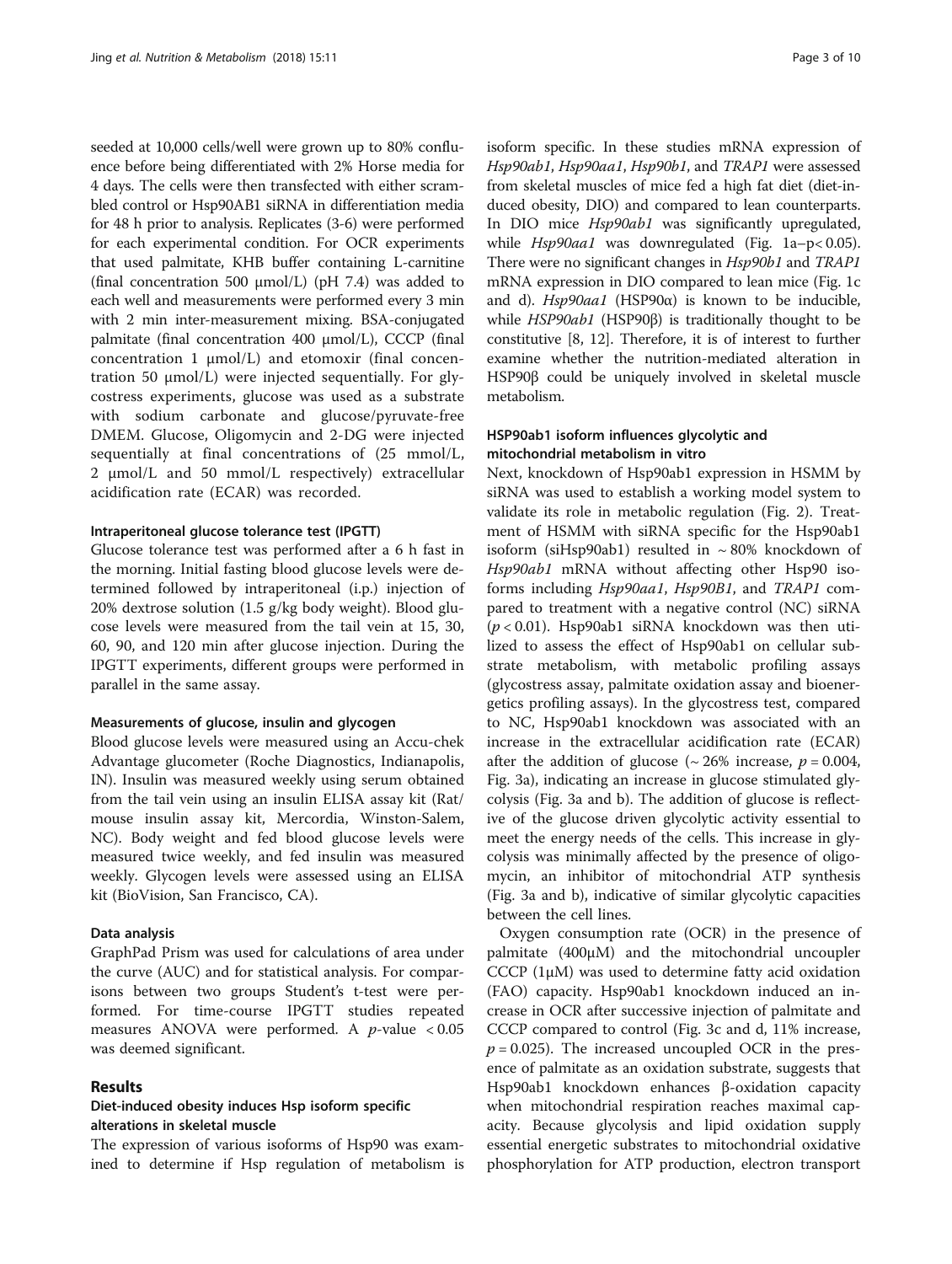<span id="page-3-0"></span>



Fig. 2 siRNA mediated knockdown of Hsp90ab1 is isoform specific in human skeletal muscle myotubes (HSMM). HSMM were transiently transfected with siRNA targeting Hsp90ab1 (siHsp90ab1) or negative control (NC) siRNA for 48 h prior to qPCR analysis of Hsp90ab1, Hsp90aa1, Hsp90b1, TRAP1 mRNA. siRNA knockdown of Hsp90ab1 was isoform specific as mRNA expression of other Hsp90 isoforms were not affected. Data represent mean  $+$  SEM of  $n = 3$  independent experiments. \*\*p < 0.01 vs. NC, Student's t-test

chain activity was examined to determine mitochondrial oxidative capacity in a non-substrate limiting condition (in the presence of glucose, pyruvate and glutamine). As shown in Fig. [3e and f,](#page-4-0) there was no significant difference in mitochondrial respiration between Hsp90ab1 knockdown and control in the basal state. Although addition of oligomycin did not induce differences in OCR between siHsp90ab1 and control (Fig. [3e\)](#page-4-0), injection of CCCP resulted in a significant increase in OCR in cells with HSP90ab1 knockdown (Fig. [3e, and f](#page-4-0),  $p <$ 0.05). This suggests that HSP90ab1 knockdown in skeletal muscle is associated with increase in the maximal respiration capacity in skeletal muscle cells.

Along with substrate metabolism, insulin signaling plays a role in regulating skeletal muscle metabolic activity. Insulin stimulated Akt phosphorylation was greater with siHsp90ab1 compared to control (Fig. [4](#page-5-0),  $p < 0.0001$ ). Together, these results indicate that knockdown of Hsp90ab1 in HSMM increases substrate utilization capacity from glycolytic and fatty acid oxidation pathways.

## Antisense oligonucleotide (ASO) mediated Hsp90ab1 knockdown is associated with improved glucose tolerance in DIO mice

An HSP90ab1 specific ASO was used to demonstrate proof-of-principle of the potential therapeutic efficacy of HSP90ab1 knockdown in improving insulin sensitivity and glucose homeostasis in DIO mice. Hsp90ab1 ASO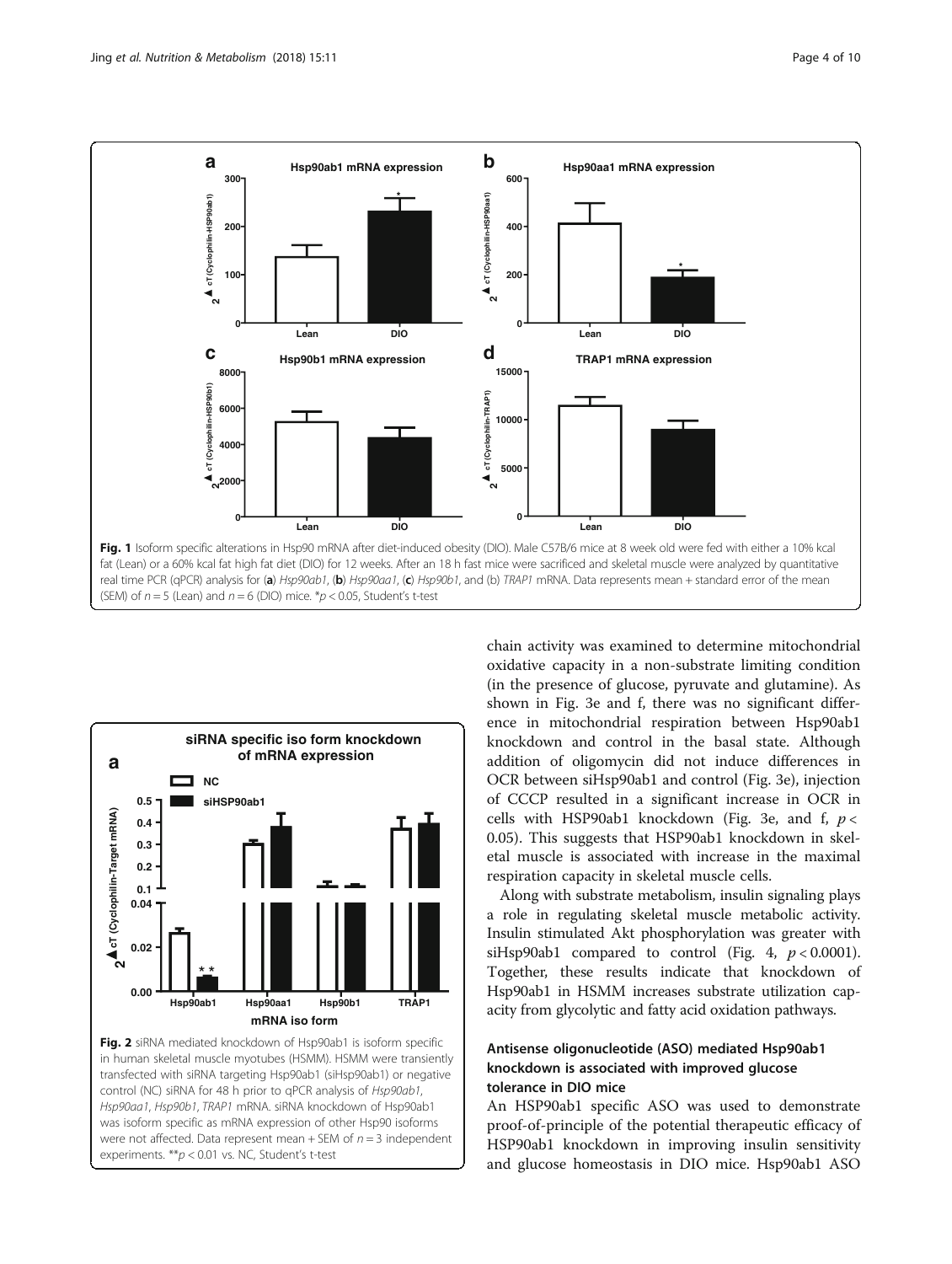<span id="page-4-0"></span>

respiration compared to NC. In contrast, siHSP90ab1 knockdown increased uncoupled mitochondrial respiration. Data represent mean + SEM of n = 3 independent samples.  $p$  < 0.05 vs. NC, Student's t-test

induced a decrease in Hsp90ab1 mRNA expression in skeletal muscle by  $\sim$  35% (Fig. [5a](#page-6-0),  $p = 0.02$ ), without affecting mRNA expression of heat shock factor (HSF)-1 target genes Hspaa1, Hsp90b1 and TRAP1 (Fig. [5a](#page-6-0)). In addition, there were no changes in body weight between mice treated with Hsp90ab1 ASO and NC (Fig. [5b](#page-6-0)). Hsp90ab1 ASO was associated with decreases in fed insulin (Figure [5c\)](#page-6-0) and a trending decrease in fed glucose levels  $(10\%$  decrease,  $p = 0.056$ , Fig. [5d](#page-6-0)). The ASOinduced decrease in Hsp90ab1 was associated with improvement in glucose tolerance compared to control ASO (Fig. [5e and f](#page-6-0),  $p = 0.04$ ). Notably, significant differences between NC and ASO was observed at 60 min and 90 min during the IPGTT, reflective of differences in glucose clearance between treatment groups (Fig. [5e\)](#page-6-0). Interestingly, glycogen content was significantly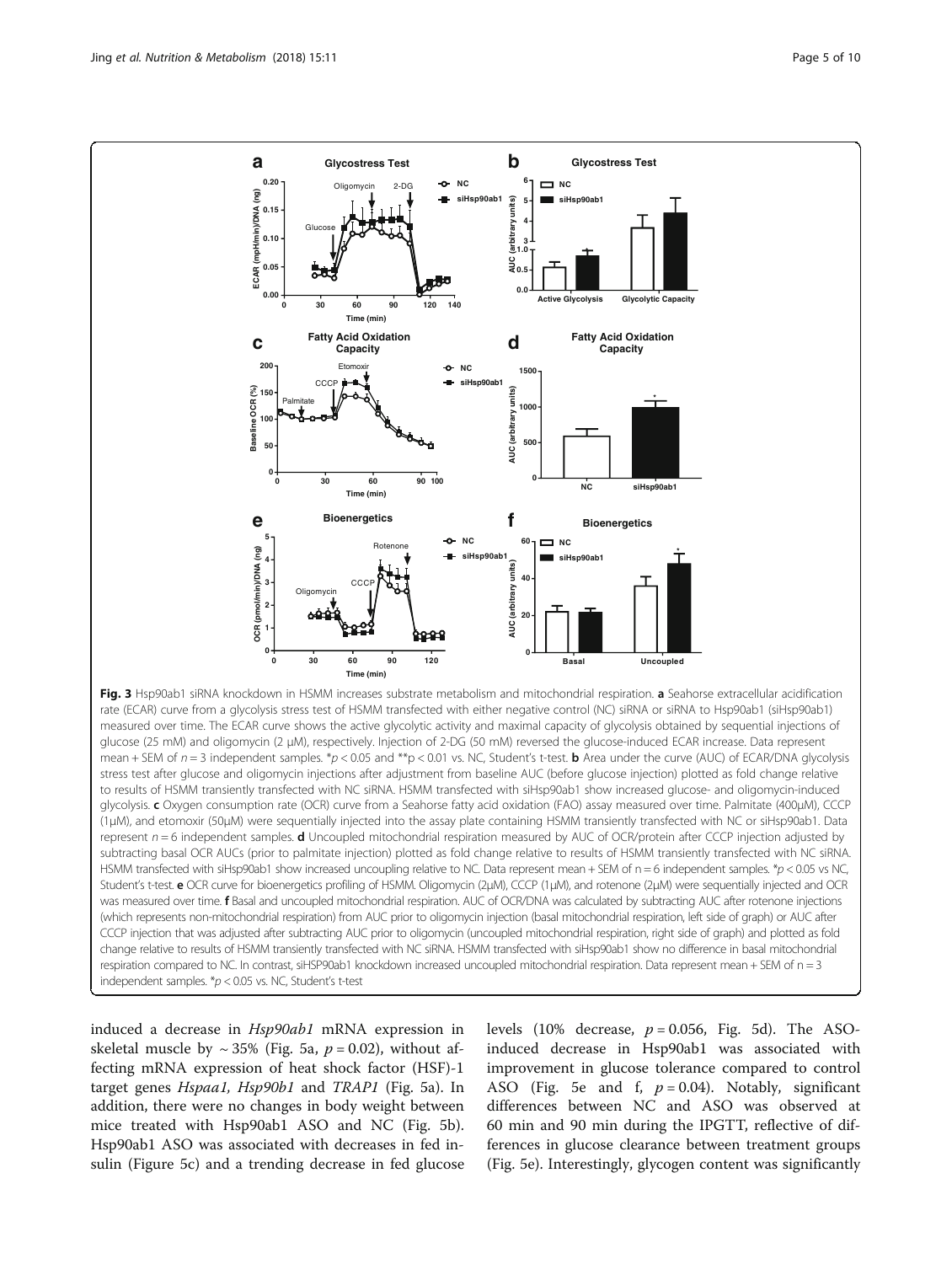<span id="page-5-0"></span>

increased in Hsp90ab1 ASO treated DIO mice (Fig. [5](#page-6-0)g,  $p$  < 0.01). Thus, these data suggest that knockdown of HSP90ab1 in skeletal muscle in DIO mice is associated with improved glucose homeostasis along with overall improvement in key indices underlying onset of insulin resistance and diabetes.

## ASO mediated Hsp90ab1 knockdown in DIO mice is associated with altered expression of key genes regulating metabolic substrate utilization

Next, the specific metabolic pathway(s) affected by knockdown of Hsp90ab1 in skeletal muscle was investigated. HSP90ab1 ASO treatment was associated with a significant increase in mRNA expression of skeletal muscle specific forms of phosphofructokinase (*PFKM*,  $\sim$  100%; *p* = 0.002), glycogen synthase 1 (*GYS1*,  $\sim$  60%;  $p = 0.013$ ) and acyl-CoA dehydrogenase, long chain ( $ACADL$ , ~70%;  $p =$ 0.045) (Fig. [6a\)](#page-7-0) compared to control ASO. Furthermore, mRNA expression of acetyl-CoA carboxylase alpha (ACCA) was decreased (Fig. [6a](#page-7-0),  $p = 0.018$ ), while expression of lipase hormone-sensitive (HSL) and carnitine palmitoyltransferase 1B (CPT1B) were not affected. Notably, a 10-fold increase in patatin-like phospholipase domain containing 2 (PNPLA2, also known as adipocyte triglyceride lipase: ATGL) (Fig. [6b](#page-7-0)) was observed in the Hsp90ab1 ASO treated group compared to control  $(p < 0.0001)$ . In contrast, HSP90ab1 ASO was associated with  $\sim 40\%$ decrease in expression of pyruvate dehydrogenase kinase isozymes (*PDK4*) (Fig. [6c](#page-7-0),  $p < 0.05$ ). Together, the alterations in expression of genes regulating glycolysis and lipid oxidation suggest that HSP90ab1 knockdown in DIO

mice results in metabolic rewiring that appears to influence glucose and lipid homeostasis pathways.

Given the established role of PDK4 in influencing pyruvate dehydrogenase (PDH) activity [[13](#page-9-0)], phosphorylation of the PDH catalytic subunit PDH E1α, a substrate of PDK4 was investigated. In the skeletal muscle of DIO mice treated with Hsp90ab1 ASO levels of phosphorylated PDH E1α at serine residues S232, S293 and S300 were reduced by ~ 80%,  $p = 0.021$ ; ~ 55%,  $p = 0.055$ ; ~ 50%,  $p =$ 0.011, respectively (Fig. [6d and e](#page-7-0)). More importantly, these changes were independent of total PDH E1α protein, demonstrating a bona fide regulation of PDH E1α phosphorylation and activity as a consequence of decreased PDK4 expression with Hsp90ab1 knockdown (Fig. [6d and](#page-7-0) [e](#page-7-0)). These results suggest that the enhanced pyruvate dehydrogenase complex activity is associated with increased glucose oxidation in skeletal muscles, which may potentially be contributing to improved glucose homeostasis. Furthermore, recapitulation of the effects of siHsp90ab1 on PDH E1α phosphorylation status in HSMM confirms the underlying cell autonomous effects of Hsp90ab1 knockdown in orchestrating substrate utilization in skeletal muscle (Additional file [1:](#page-8-0) Figure S1). Taken together, the data demonstrates that knock-down of HSP90ab1 in skeletal muscle of DIO mice is associated with changes in gene expression patterns with ability to influence substrate utilization.

## **Discussion**

Type 2 diabetes mellitus is a multifactorial disease caused by genetic and environmental factors that is characterized by insulin resistance and hyperglycemia [\[14\]](#page-9-0). Inhibition of Hsp90 has been shown to improve insulin resistance in mouse models of diabetes [\[5](#page-8-0)]. In this study, the data presented here demonstrate that Hsp90ab1 is a major isoform that plays a role in regulating metabolism. Most notably, in these studies knockdown of Hsp90ab1 by ASO improved glucose tolerance, altered expression of key metabolic genes, and enhanced pyruvate dehydrogenase complex activity in a DIO mouse model. Thus, HSP90ab1 represents an actionable target that could translate into potential therapeutic benefit for diabetes.

Hsp90ab1 belongs to the family of Hsp90 proteins including Hsp90aa1, Hsp90ab1, Hsp90B1, and TRAP-1. Hsp90 proteins have been the focus of active research for multiple diseases and studies indicate that Hsp90 plays a role in biological and physiological processes [[15](#page-9-0)]. It is generally accepted that Hsp90aa1 is the inducible isoform while Hsp90ab1 is constitutively expressed and typically does not respond to stress stimuli [[11](#page-9-0)]. This is the first report to demonstrate that Hsp90ab1 could be induced by an environmental factor such as diet.

Skeletal muscle is a major metabolically active tissue that encompasses vital motor and metabolic functions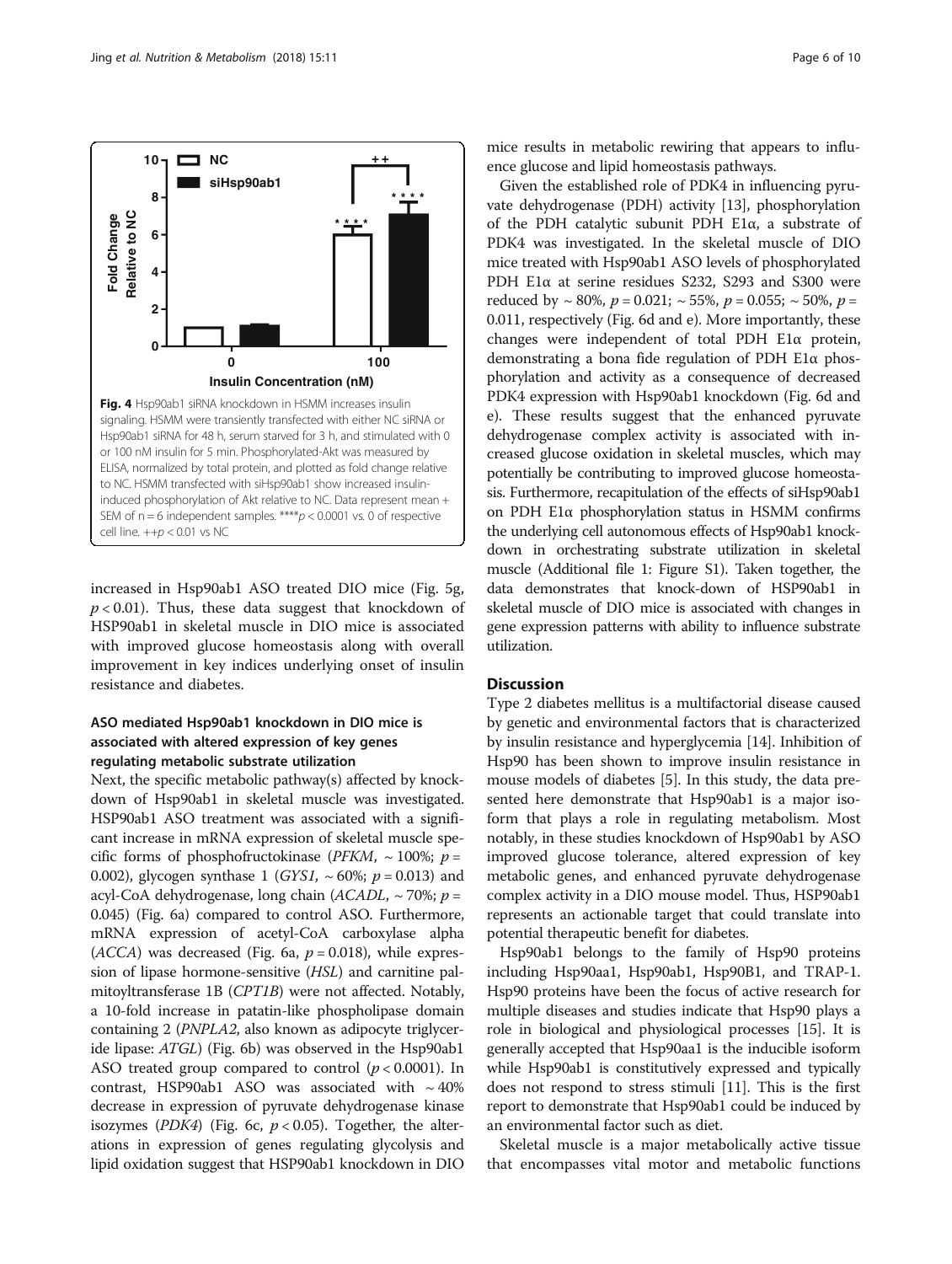<span id="page-6-0"></span>

measured periodically over a time course of 120 min. Hsp90ab1 knockdown decreased blood glucose at 60 and 90 min over untreated DIO mice (\*\*p < 0.01, n = 5). f Area under the curve (AUC) analysis of IPGTT results from data in (e) shows a significant overall decrease in blood glucose in Hsp90ab1 knockdown mice (\*p < 0.05).  $g$  Glycogen levels from skeletal muscles (gastrocnemius) of DIO mice after 4 weeks of ASO treatment. DIO mice treated with Hsp90ab1 ASO show increased glycogen levels compared to mice treated with NC (\*\*p < 0.01,  $n = 8$  per group). (g)

including post-prandial glucose homeostasis and lipid metabolism. Metabolic plasticity of skeletal muscle is an essential characteristic for maintaining balance of physiological functions based on the availability of substrate within the system during the switch between

fed and fasting states to dictate optimized substrate utilization [[16\]](#page-9-0). Impaired skeletal muscle glucose homeostasis and lipid oxidation capacity is associated with insulin resistance, type 2 diabetes, and metabolic disease [[17](#page-9-0)], suggesting the molecular mediators of these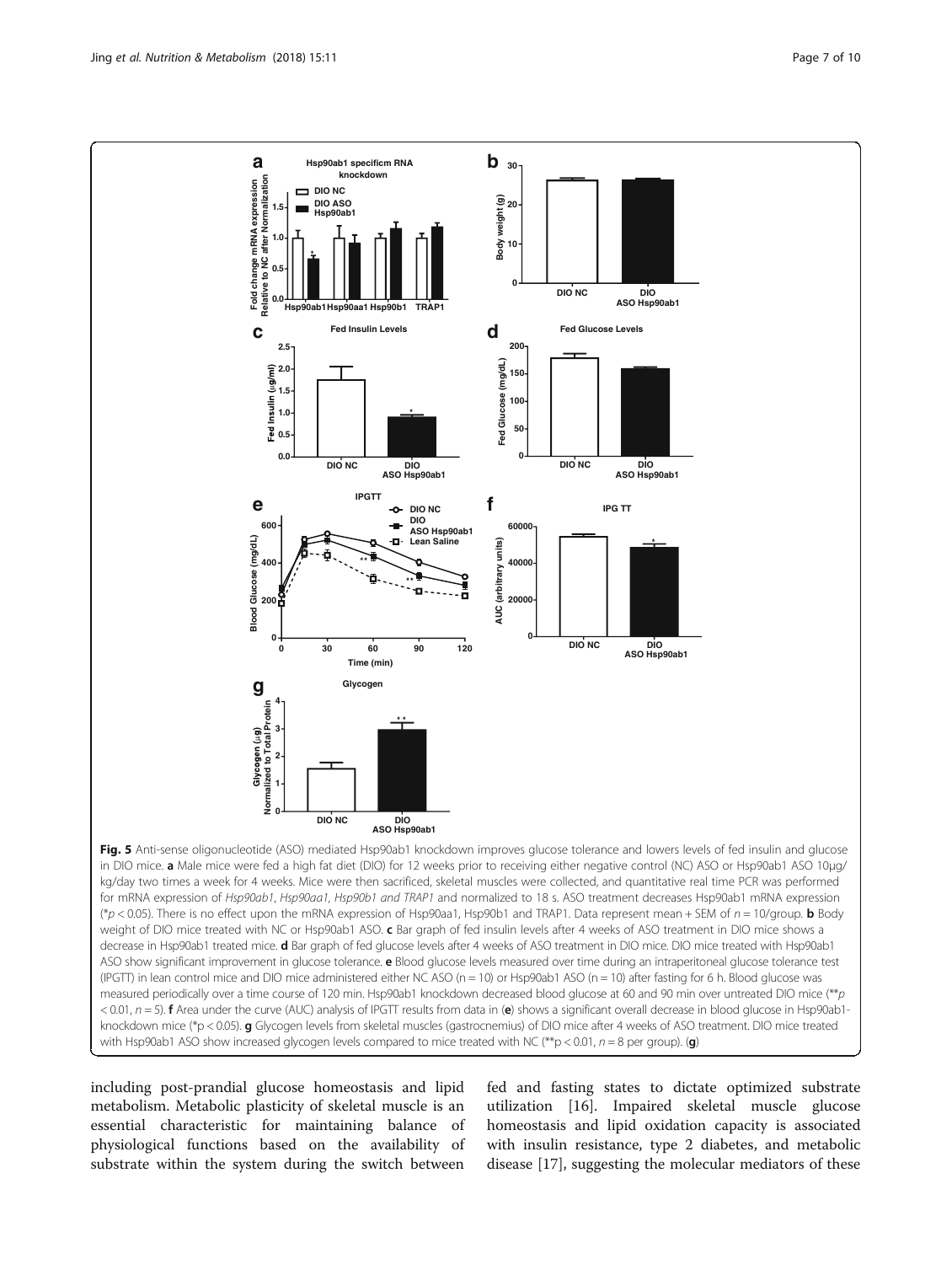<span id="page-7-0"></span>

analysis of mRNA expression of metabolic enzymes for glucose and lipid metabolism in skeletal muscle of DIO mice after 4 weeks antisense oligonucleotide (ASO) treatment at 10μg/kg/day shows that PFKM, GYS1 and ACADL are significantly increased over control (\*p < 0.05, \*\*p < 0.01,  $n = 10$  for NC and  $n = 9$  for ASO). **b** Quantitative PCR analysis of adipose triglyceride lipase (ATGL) mRNA expression shows a significant increase in response to Hsp90ab1 knockdown (n = 10 for NC and n = 9 for ASO, \*\*\*\*p < 0.0001). C Quantitative PCR analysis of PDK4 mRNA expression shows a significant decrease in response to Hsp90ab1 knockdown (\*p < 0.05,  $n = 10$  for NC and  $n = 9$  for ASO). **d** Representative Western blot analysis of total and phosphorylated PDH E1α, the catalytic subunit of PDH complex, in muscles of DIO mice treated with NC ASO or Hsp90ab1 ASO (n = 5 per group). Phosphorylation of PDH E1a was examined at serine 232 (S232), serine 293 (S293), and serine 300 (S300). e Quantification of immunoreactive bands relative to total protein loaded as indicated by Ponceau S stain shows S232 and S300 are reduced in response to Hsp90ab1 over control (\* $p < 0.05$ , \*\* $p < 0.01$ , \*\*\*\*  $p < 0.0001$  vs. NC,  $n = 5$ )

pathways may be viable therapeutic targets for metabolic disease and type 2 diabetes. The observed induction in Hsp90ab1 expression in response to a high fat diet in skeletal muscle, but not liver (Additional file [2:](#page-8-0) Figure S2), of DIO mice, suggests that HSP90ab1 could potentially influence pathways regulating insulin resistance and dysregulation of glucose homeostasis. In the present study, the HSP90ab1 isoform was demonstrated to be a contributor to the pathophysiology of metabolic disease. Knockdown of HPS90ab1 in DIO mice improved glucose tolerance, hyperinsulinemia, and was associated with significant lowering of PDK4 expression. PDK4 is a muscle specific serine kinase that phosphorylates the catalytic subunit of the pyruvate dehydrogenase complex (PDC), PDH E1α, resulting in the inactivation of the complex and

preventing the entry of pyruvate generated from glycolysis into mitochondrial Krebs cycle [\[18](#page-9-0)]. PDK4 has been reported to act as a cellular homeostat and its activation by the high mitochondrial acetyl-CoA/CoA and NADH/  $NAD(+)$  concentration ratios, reflected by high rates of long chain fatty acid (LCFA) oxidation, has been proposed to induce glucose oxidation inhibition by fatty acid oxidation in skeletal muscle [\[19\]](#page-9-0). Furthermore, inhibition of PDK4 has been shown to activate the PDC complex and lower elevated blood glucose in insulin resistant animals [[20](#page-9-0), [21\]](#page-9-0). Herein, knockdown of HSP90ab1 was associated with a decrease in phosphorylation of three key serine residues in PDH E1α indicative of activation of PDC complex. Consistent with others, these data support that the improved glucose tolerance with Hsp90ab1 knockdown is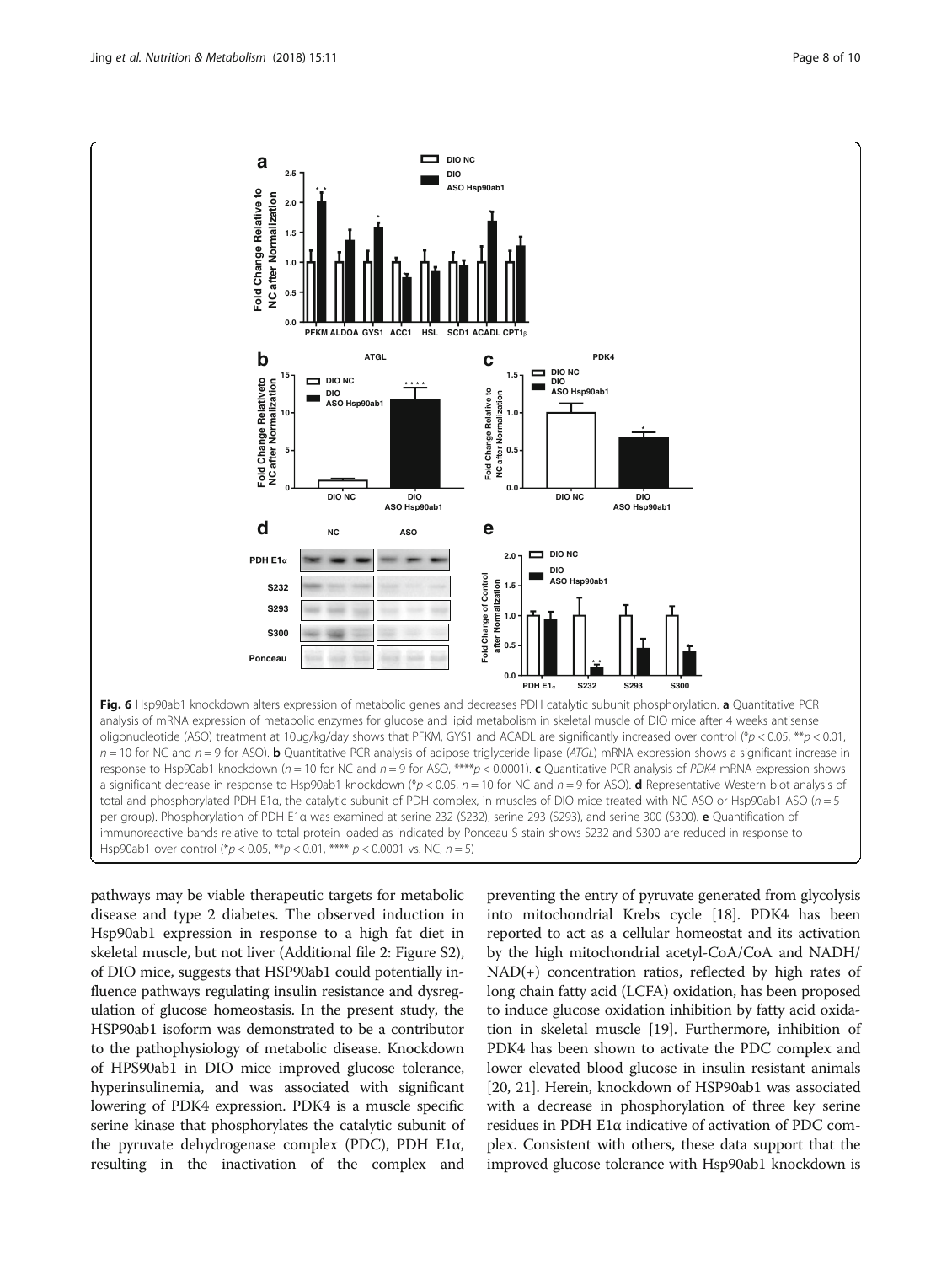<span id="page-8-0"></span>most likely a consequence of decreased PDK4 expression and concomitant activation of the PDC complex, supporting glucose oxidation. In addition, knockdown of HSP90ab1 significantly reduced fed insulin and glucose and increased skeletal muscle glycogen content, which suggests improvement in skeletal muscle insulin sensitivity and glucose homeostasis in DIO mice.

The data in this study suggests that HSP90ab1 is potentially involved in influencing metabolic plasticity in skeletal muscle by its ability to arbitrate substrate utilization including glucose and fatty acid. In addition to its ability to influence PDK4 expression and activity as described above, knock-down of HSP90ab1 was associated with alterations in expression several genes regulating fatty acid metabolism including ACADL, ACCA and ATGL, supporting a role in potentially influencing fatty acid utilization. This is further substantiated by the observed increase in skeletal muscle oxygen consumption rate in the presence of palmitate as a metabolic substrate. In the present study knockdown of Hsp90ab1 reduced expression in the skeletal muscle and this was associated with improvement in metabolic flexibility, as systemic administration of ASO to Hsp90ab1 significantly improved impaired glucose tolerance in DIO mice. It must be noted that given the systemic administration of ASO, we cannot exclude the possibility that alterations in other tissues may contribute to the observed findings. In addition, HSP90ab1 may have different functions in other tissues. Future studies are needed to assess whether HSP90ab1 expression in different tissues/organs is affected and/or whether HSP90ab1 may function differently in other tissues/organs.

## Conclusions

The present study demonstrates that Hsp90ab1 is a regulator of skeletal muscle metabolism and suppression of Hsp90ab1 is a valid therapeutic clinically relevant strategy in the management of dysregulated metabolic disease and insulin resistance.

## Additional files

[Additional file 1: Figure S1.](dx.doi.org/10.1186/s12986-018-0242-6) Knockdown of Hsp90ab1 decreases PDH catalytic subunit phosphorylation. Skeletal muscle of DIO mice were analyzed by Western blot after 4 weeks antisense oligonucleotide (ASO) treatment at 10μg/kg/day. Phosphorylation of PDH E1α was examined at serine 232 (S232) serine 293 (S293), and serine 300 (S300), quantification of Western blot shows that only phosphorylation at S232 was decreased after Hsp90 knockdown ( $np < 0.05$ ,  $n = 10$  for NC and  $n = 9$  for ASO). (PDF 35 kb)

[Additional file 2: Figure S2.](dx.doi.org/10.1186/s12986-018-0242-6) Hsp90ab1 ASO treatment does not significantly affect protein expression in the liver. Male mice were fed a high fat diet (DIO) for 12 weeks prior to receiving either negative control (NC) ASO or Hsp90ab1 ASO 10μg/kg/day two times a week for 4 weeks. Mice were then sacrificed, liver was collected, and protein expression of Hsp90ab1 was assessed by Western blot. Top panel shows representative Western blot and bottom bar graph represents mean densitometric intensity relative to NC of  $n = 5$  NC and  $n = 10$  ASO Hsp90ab1. (PDF 481 kb)

#### Abbreviations

ACADL: Acyl-CoA dehydrogenase, long chain; ACCA: Acetyle-CoA carboxylase alpha; ANOVA: Analysis of variance; ASO: Antisense oligonucleotide; ATP: Adenosine triphosphate; AUV: Area under the curve; CCCP: Carbonyl cyanide m-chlorophenyl hydrazone; CPT1B: Carnitine palmitoyltransferase 1B; DIO: Diet-induced obesity; ECAR: Extracellular acidification rate (ECAR); ELISA: Enzyme-linked immunoabsorbent assay; FAO: Fatty acid oxidation; GYS1: Glycogen synthase 1; HSF1: Heat shock factor; HSL: Lipase hormone-sensitive; HSP: Heat shock protein; HSSM: Human skeletal muscle myotubes; i.p.: Intraperitoneal; IPGTT: Intraperitoneal glucose tolerance test; LCFA: Long chain fatty acid; OCR: Oxygen consumption rate; PDC: Pyruvate dehydrogenase complex; PDH: Pyruvate dehydrogenase; PDK4: Pyruvate dehydrogenase kinase isozymes; PFKM: Phosphofructokinase; PNPLA2: Patatin-like phospholipase domain containing 2

#### Acknowledgements

The authors would like to thank Drs Khampaseuth Thapa for data analysis and scientific writing, Kim Wilkinson for scientific writing, and Eric Grund for help in preparation of this manuscript.

#### Funding

This study was funded in its entirety by BERG. LLC.

#### Availability of data and materials

N/A

#### Authors' contributions

EJ and SG conceived and designed the study. EJ, PS, SH, SF, and AS carried out the experiments. EJ carried out the experiments, analyzed the data, and wrote the paper. AM, SG, VV, RS, and NN oversaw and directed the study. All authors read and approved the final manuscript.

#### Ethics approval and consent to participate

The procedures for the care and use of experimental animals followed the protocols and regulations set forth by the Animal Care and Use Committee of the University of Miami.

#### Consent for publication

N/A

#### Competing interests

EJ, PS, IM, SH, SF, SG, VV, RS and NN are current or former employees of BERG, LLC and have stock options. RS and NN are co-founders of BERG, LLC.

#### Publisher's Note

Springer Nature remains neutral with regard to jurisdictional claims in published maps and institutional affiliations.

#### Author details

<sup>1</sup>BERG, LLC, 500 Old Connecticut Path, Bldg B (3rd Floor), Framingham, MA 01701, USA. <sup>2</sup>Diabetes Research Institute, University of Miami Miller School of Medicine, University of Miami, Coral Gables, FL, USA. <sup>3</sup>Diabetes Research Institute and Division of Endocrinology, Diabetes, and Metabolism, University of Miami Miller School of Medicine, 500 Old Connecticut Path, Bldg B (3rd Floor), Miami, FL 33136, USA.

#### Received: 13 October 2017 Accepted: 10 January 2018 Published online: 02 February 2018

#### References

- 1. De Maio A. Heat shock proteins: facts, thoughts, and dreams. Shock. 1999; 11(1):1–12.
- 2. Wu C. Heat shock transcription factors: structure and regulation. Annu Rev Cell Dev Biol. 1995;11:441–69.
- 3. Schlesinger MJ. Heat shock proteins. J Biol Chem. 1990;265(21):12111–4.
- 4. Becker J, Craig EA. Heat-shock proteins as molecular chaperones. Eur J Biochem. 1994;219(1-2):11–23.
- 5. Lee JH, Gao J, Kosinski PA, Elliman SJ, Hughes TE, Gromada J, Kemp DM. Heat shock protein 90 (HSP90) inhibitors activate the heat shock factor 1 (HSF1) stress response pathway and improve glucose regulation in diabetic mice. Biochem Biophys Res Commun. 2013;430(3):1109–13.